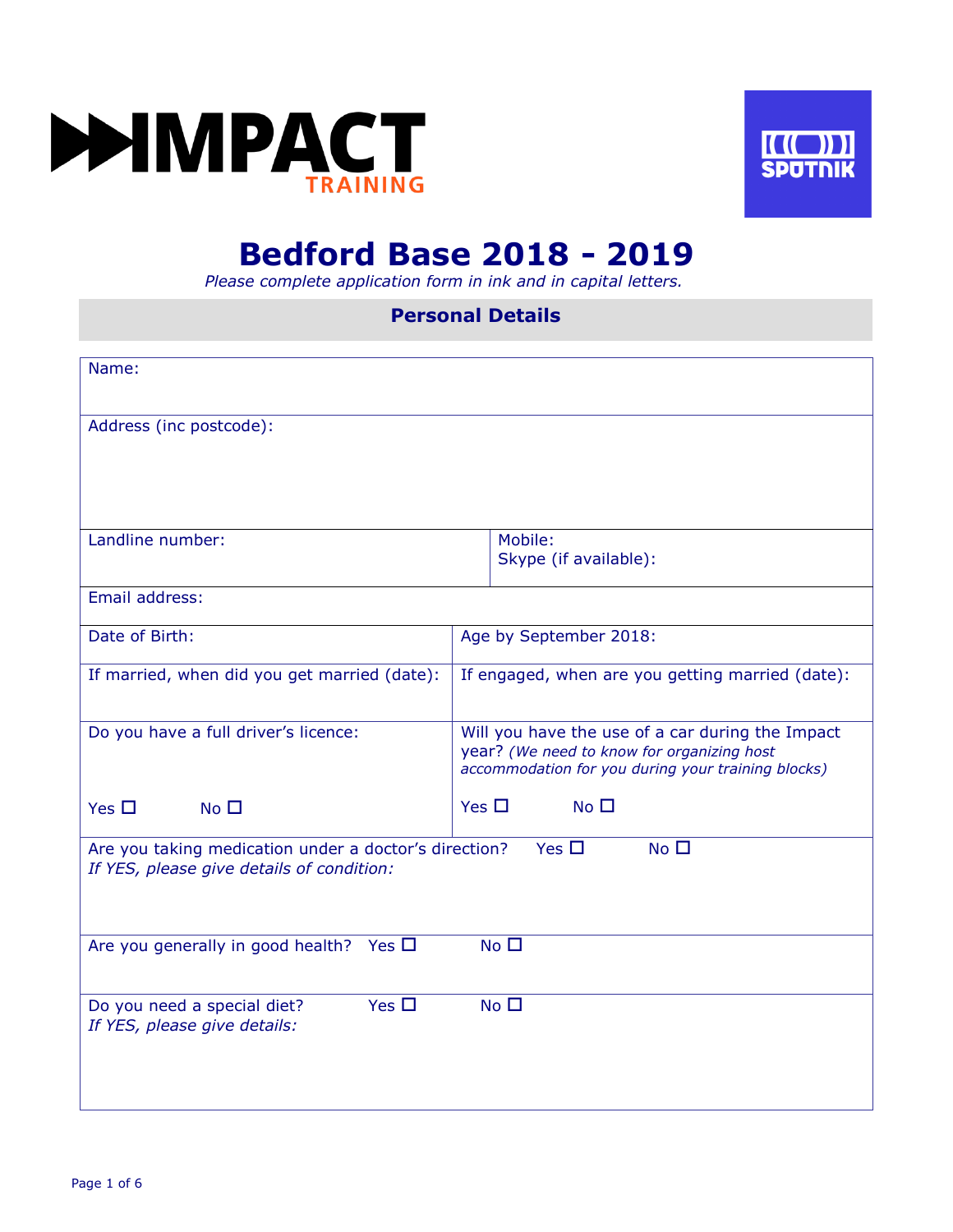## **Church Life**

| Home Church Name:                   |                         |           |             |
|-------------------------------------|-------------------------|-----------|-------------|
|                                     |                         |           |             |
|                                     |                         |           |             |
|                                     |                         |           |             |
| Home Church Address (inc postcode): |                         |           |             |
|                                     |                         |           |             |
|                                     |                         |           |             |
|                                     |                         |           |             |
|                                     |                         |           |             |
|                                     |                         |           |             |
|                                     |                         |           |             |
|                                     |                         |           |             |
|                                     |                         |           |             |
| Name of Church Leader:              |                         |           |             |
|                                     |                         |           |             |
|                                     |                         |           |             |
|                                     |                         |           |             |
| Church Tel No:                      |                         |           |             |
|                                     |                         |           |             |
|                                     |                         |           |             |
| Church email address:               |                         |           |             |
|                                     |                         |           |             |
|                                     |                         |           |             |
|                                     |                         |           |             |
|                                     |                         |           |             |
| We will contact                     | Have you discussed your | Yes $\Pi$ | $N0$ $\Box$ |

| We will contact<br>your church leader<br>asking for any                        | Have you discussed your<br>application with church eldership? | Yes $\Box$ | No $\square$ |  |
|--------------------------------------------------------------------------------|---------------------------------------------------------------|------------|--------------|--|
| comments that he<br>or she feels may<br>be appropriate to<br>your application. | Have you been baptised in water?                              | Yes □      | No $\Box$    |  |
|                                                                                | Have you been baptised in the<br><b>Holy Spirit?</b>          | Yes □      | No $\Box$    |  |

How long have you been a member of this church?

In what ways have you been involved in the life of your church?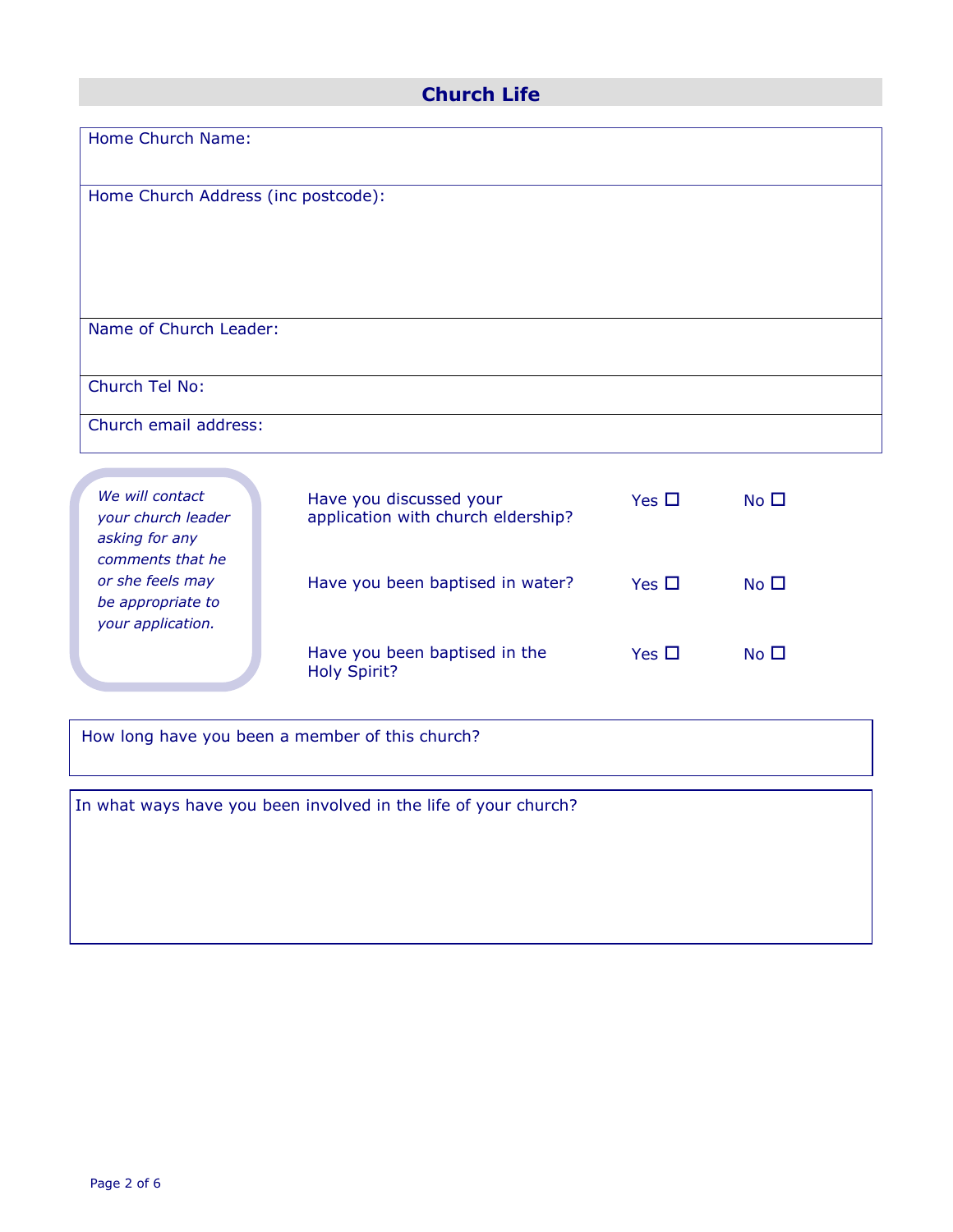## **General**

What do you believe your strengths to be?

What are your weaknesses?

What are your goals in life?

Why have you applied to do Sputnik Internship/Impact?

## **Occupation**

What is your occupation? *(If you are a student, please indicate this here, then move on to 'Education' on page 5)*

How long has this been your occupation?:

Nature of responsibilities and duties:

If unemployed, please give last occupation with dates: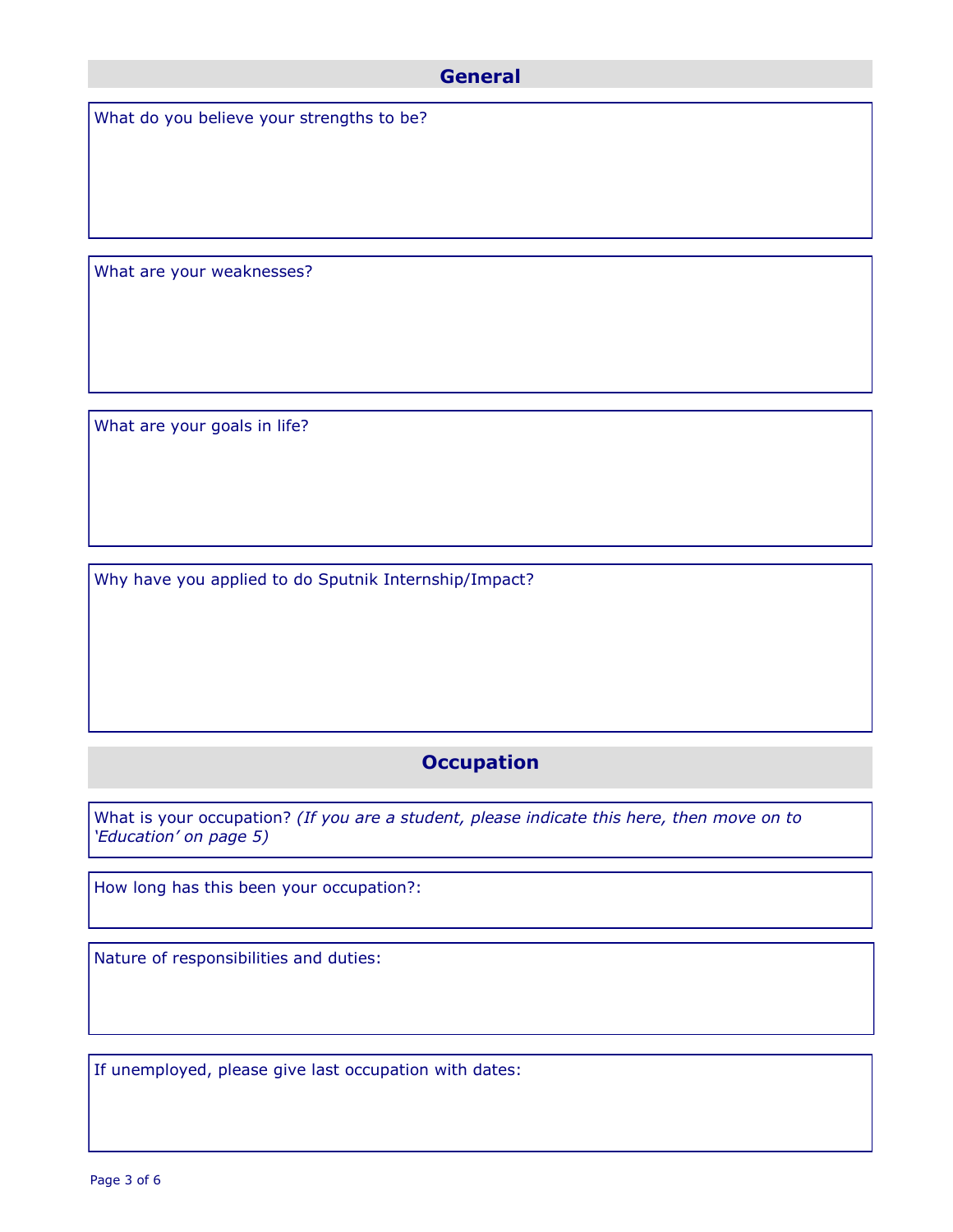#### **Education**

Please give details of your educational qualifications:

#### **Creative Experience**

What creative disciplines do you practice in and what is your focus?

Write about your creative story up to this point- no more than 300 words (how did you get into your art form? Who are your main inspirations? What are the things you've done you've been most proud of, etc. Please feel free to use another sheet of paper.)

Please include with this application 3 pieces of work that are representative of what you do, and please can you write about your favourite of these 3, including how it came about and why you value it- no more than 300 words (Please feel free to use another piece of paper).

*It is fine simply to provide links to work that is clearly exhibited online. However, if your work is not online, please could the pieces of work be attached digitally (don't send physical copies). Preferred formats:*

- *Images- jpg*
- *Film- mov*
- *Audio- mp3*

*If they are large files, use www.wetransfer.com and send them to [jonny@churchcentral.org.uk](mailto:jonny@churchcentral.org.uk) with the message 'Sputnik Internship Application'*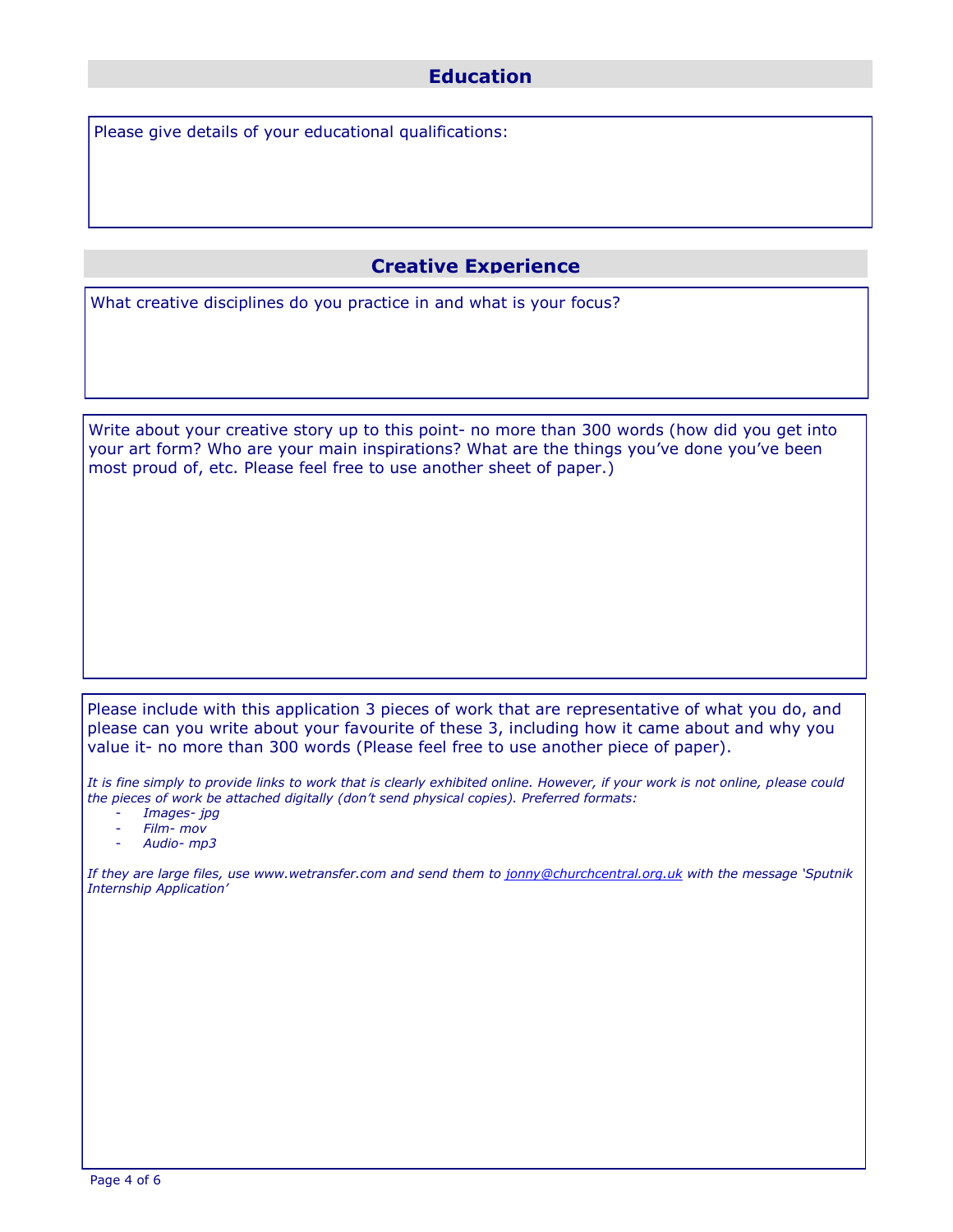#### **Financial Matters**

*The UK fees will be £1350.00 (with a £150 discount if based at home in Bedford)*

*Please note, Impact does not assist with travel expenses, but Sputnik will provide work expenses including travel round Birmingham during your year.*

*There may be an optional artist residential during the year, which may incur an extra cost. This will be between £100 and £200.*

How do you propose to finance yourself?

Many churches help towards the cost of training—have you discussed this with your church leadership?

 $Yes \Box$  No  $\Box$ 

#### **PLEASE SIGN BELOW for your application to go forward.**

#### **By signing below you are agreeing to the following:**

*I will send a non-returnable deposit of £50.00 to the Impact Administrator if offered a place on Impact (payable to "Woodside Church").*

*If my church is contributing to my fees, I agree to undertake the responsibility of ensuring the correct amount of money is paid to the Impact Administrator as per agreed deadlines.*

*If financing myself, I agree to send full payment to the Impact Administrator as per agreed deadlines (payment in instalments can be arranged).*

Signed: Date: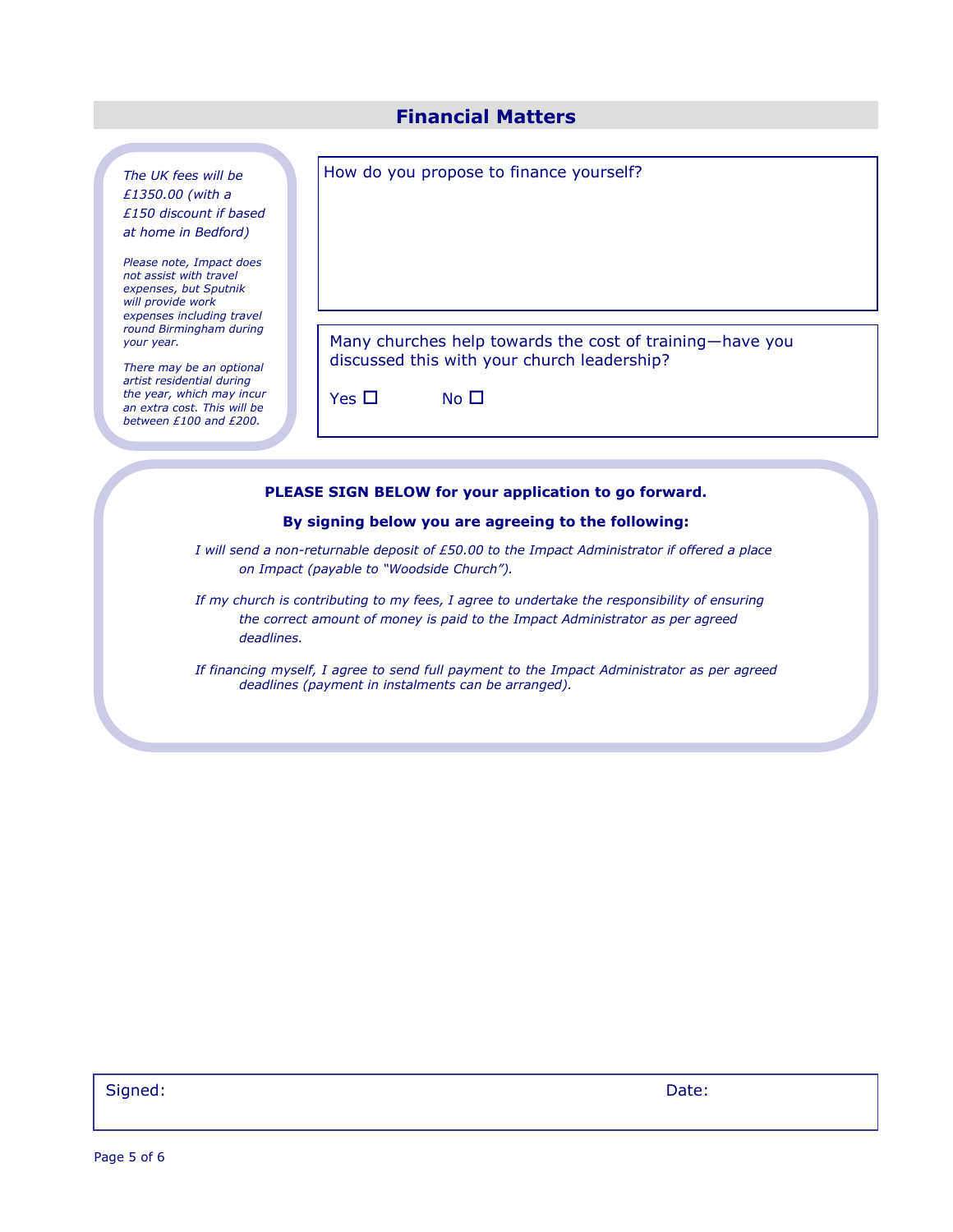**Please write down your testimony in not more than 500 words, and include details of your conversion, water baptism & baptism in the Holy Spirit (continue on a separate sheet of paper if necessary):**

#### **In order for your application to be considered, please have your church leader print, sign and date here:**

| <b>Signature of Applicant:</b> | Date: |
|--------------------------------|-------|
|                                |       |
| Signature:                     | Date: |
| <b>Church Leader's Name:</b>   |       |
| I endorse this application     |       |